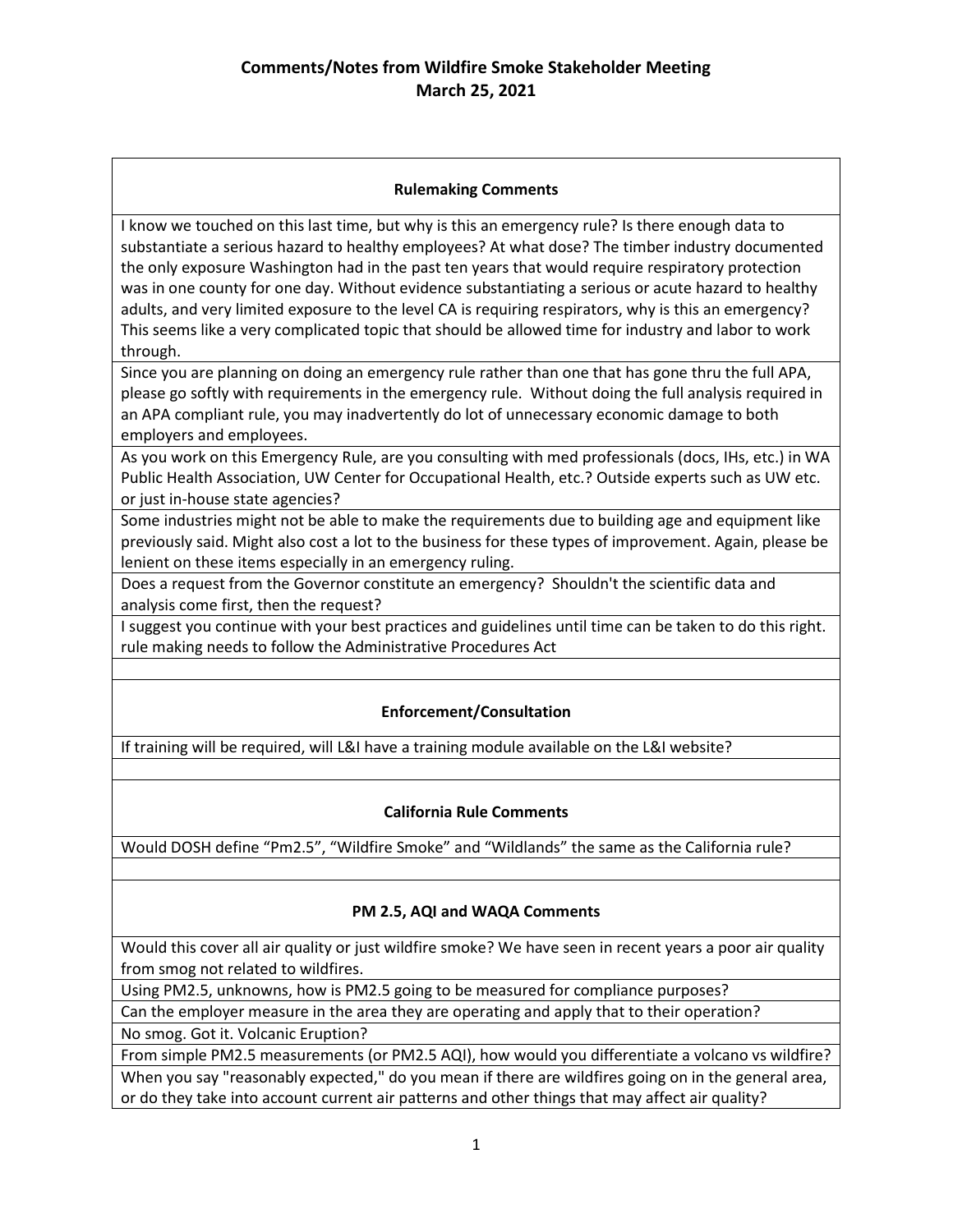# **Comments/Notes from Wildfire Smoke Stakeholder Meeting March 25, 2021**

Consider that scope should define wildfire smoke is reasonably expected to contribute to 51% or more of AQI 2.5 exceeding 150.

Filtered HVAC to what level? MERV rating?

Regarding the response to MERV rating for filtration. If there is any potential for DOSH to critically examine filter choice by organizations, that detail needs to be in the rule so employers understand the baseline expectation they can be held to by the enforcement agency.

Do you know yet if Washington will use AQI or WAQA?

It is my understanding that Washington State has the presence of ethylene oxides and uses different methods for measuring air quality. Previously we have experienced difficulties with multiple employers using varying AQIs to meet their needs. Why not use Washington State AQI. The standards are all over the place and not providing the greatest protection. Isn't that the ultimate goal?

My research on AGI levels in 2020, which was probably the worst in recent history, indicated only two counties exceeded 500. Clark County 1 day and Klickitat County 4 days.

Wondering how direct measurement of PM2.5 relates to the AQI since the AQI is a 24-hr average? Or are you effectively considering 55ug/m3 to be a defacto ceiling limit?

How does one determine whether one's engineering controls are taking the AQI less than 151 if you're using the airnow website? Will you be required to use your own PM2.5 monitor to verify?

Using WACA, PM2.5 is 135 ug/m3, half of the AQI level, so very high, but not wildly high.

AQI vs. WAQA – big difference between the two, depends on what L&I goes with.

### **Respiratory Protection Comments**

If respirators are going to be required. They are in short supply now. If an employer is having trouble finding them, like we did in COVID?

I asked last meeting and DOSH stated that in 2021 KN95 may be acceptable.

Will this become a volunteer respirator program then, allowing the company not to need to have a full program at their sites?

I'd suggest that L&I allow KF94 masks in addition to KN95 this year. They're very solid masks, and they don't have the counterfeit problems that KN95s do.

So if we need to have employees wear a respirator per this ruling what happens when someone is unfit to wear one such as a medical condition, beard or other types of unfit conditions?

A medical condition should be vetted through your HR department as a work accommodation under ADA and perhaps alternative work assigned until the hazard no longer exists. Similarly a beard is probably a collaborative discussion with HR.

If KN95 respirators are allowed under required use will they have to be fit tested. It has been my experience that KN95s will not pass a fit test.

Required use – respiratory protection – Washington's current rule was not written for this type of rule. Employers will be forced to shutdown. Find a respiratory program that fits this situation, adopt California's rule.

How is the respirator effective then if you do not have a good fit?

So it's a rule, but its voluntary if employees want to use them?

Is "emergency" defined with regard to when respirator requirements apply?

We would stop operations rather than fit every employee with an N95, don't go overboard.

Something such as "temporary use of respirators" (1-5 consecutive days) in the case of >500 that does not require fit testing, med evaluations, etc. would promote safety without overly burdening employers.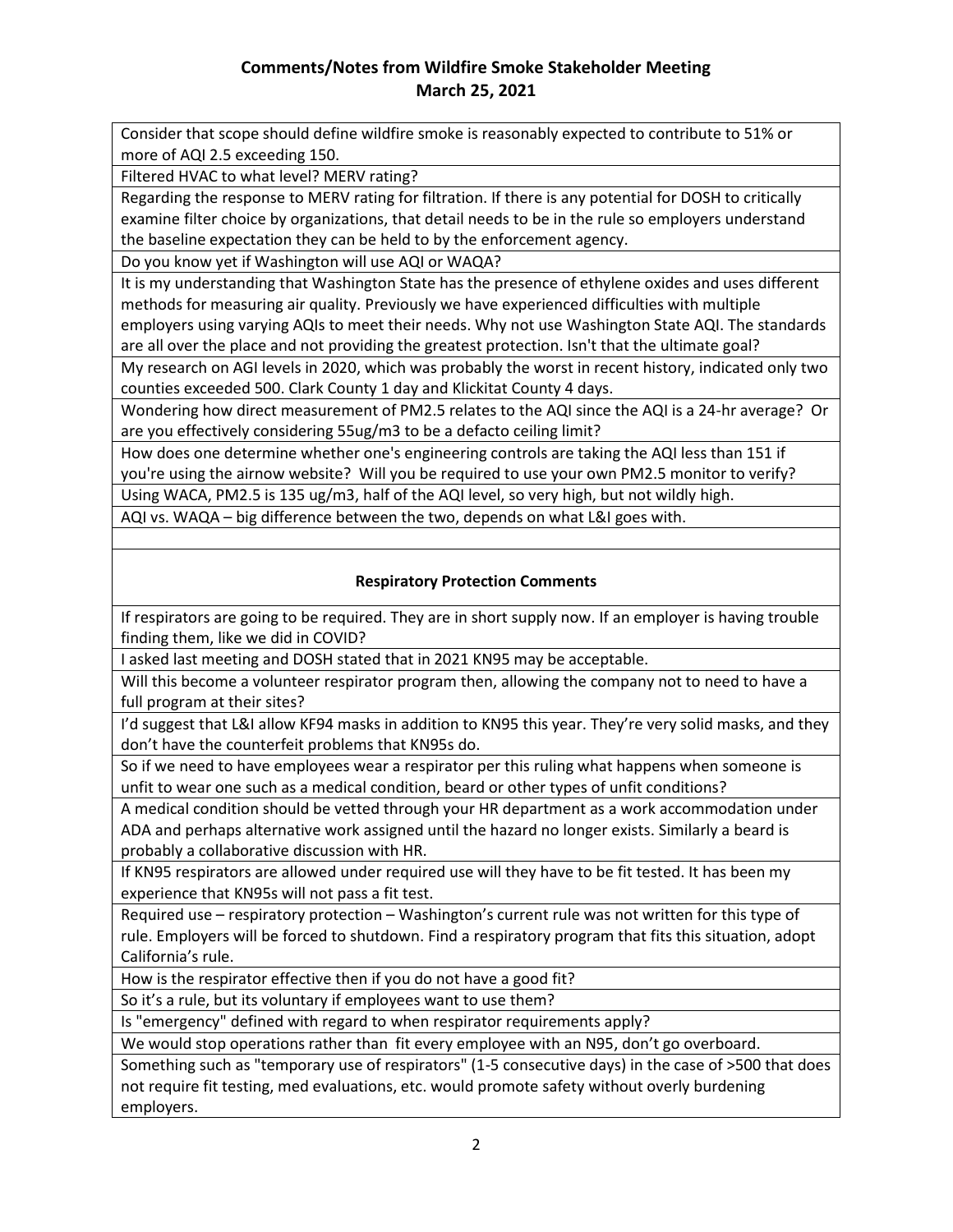# **Comments/Notes from Wildfire Smoke Stakeholder Meeting March 25, 2021**

2/3 employees would need to be fit tested. California's rule is doable, don't go over 500. At City of Seattle many departments indicate that it would be an undue burden to comply with mandatory use of respirators, over 2000 employees.

#### **Outdoor vs Indoor Comments**

Is there a distinction for outdoor vs other and what would be an "outdoor" criteria?

For places like retail stores where doors aren't necessarily "kept closed" or "kept open" - some clarity from DOSH would be helpful.

Are buildings that open doors or windows for ventilation purposes expected to be treated the same as outdoor environments in terms of the exemption? How will DOSH interpret this circumstance?

It seems this would apply to nearly all manufacturing environments that aren't climate controlled/filtered. What would the implications be to ensure levels inside buildings, where air pockets/stagnation may occur, are within the limits set forth in this potential rule? Would employers require air sampling data? Would we go by local AQI readings?

All workers, not just outdoors. Thought this would only apply to outdoors – what is the intent?

Many employers close their buildings doors and windows when it's very cold or hot outside to save money on HVAC operation. That's a reasonable precaution when there's smoke out, too. Since it's preferable for work to go on at full exertion, and since smoke health impacts are well documented at daily averages >500-ug/m3, it's ideal to filter workspace air to protect employees. Studies show filtration of indoor air to be quite effective. In a closed room, HEPA (MERV-13) typically lowers PM2.5 concentration to about 50% of the outdoor level. MERV-13s aren't very expensive.

Based on feedback and answers provided related to indoor protection and work, I second John Ehrenreich's recommendation that the scope the slimmed down to specifically outdoor work, especially for the emergency rulemaking.

If having engineering controls (filtration) exempts and employer from this, why would you even the PM2.5 readings indoors?

I appreciate your guidance on indoor air filtration. Some industrial occupancy do not have a sophisticated filtering systems. Some have an in let air supply that is not conditioned at all. Installation of these types of filters is going to be very costly.

### **Exemptions**

An exemption for telecom or others directly supporting firefighting efforts by providing communications relays/ work would help clear up some questions and concerns that have come up in CA before.

CA also exempts workers engaged in controlled burns or prescribed fire. We will need to have that here in WA as well.

I would like to add to the emergency exempt list to include things like EMTs responding for a lifesaving event or law enforcement responding to an emergency. Also, someone earlier mentioned KF94's...the European-approved filtering face piece devices also fall into that category of effectiveness and low counterfeit rate, I believe.

#### **Utility Work**

I would like to see essential power line workers added to the exempt list as well.